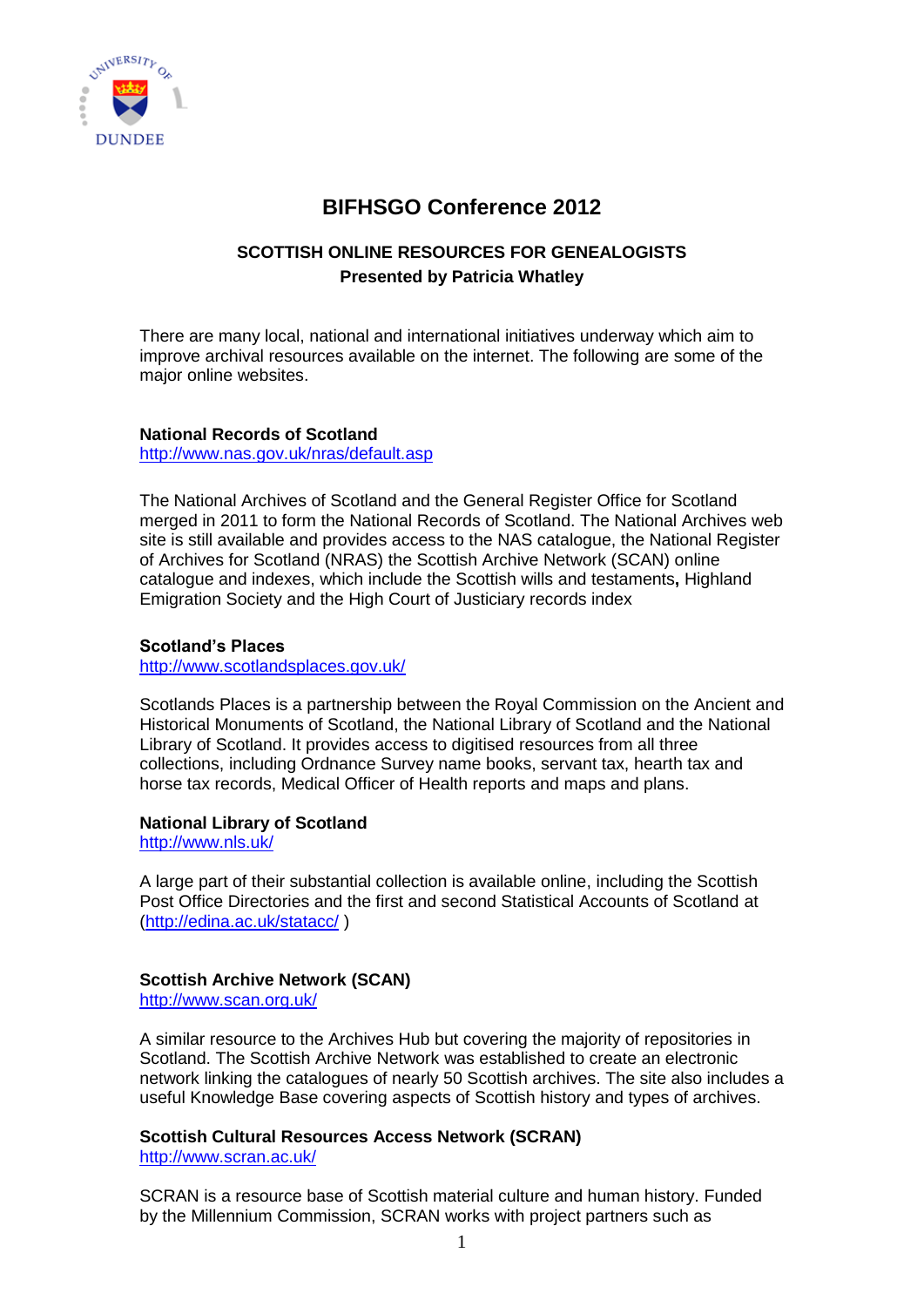museums, galleries, archives and universities to digitise selected parts of their collections. There are over 200 projects underway and material is added to the resource base.

## **National Register of Archives (NRA)**

<http://www.hmc.gov.uk/nra/nra2.htm>

The National Register of Archives is the central point for collecting and disseminating information about the location and contents of archival sources in Britain. The indexes to the NRA, available online, contain references to papers of c.150,000 corporate bodies, persons and families, with a further 300,000 connected records.

### **The National Archives**

<http://www.nationalarchives.gov.uk/>

Searches the online catalogues of The National Archives in London

### **ARCHON**

<http://www.nationalarchives.gov.uk/archon/>

ARCHON lists, with full contact details, archive repositories in the United Kingdom.

### **Access to Archives**

[http://www.a2a.pro.gov.uk](http://www.a2a.pro.gov.uk/)

A2A is another virtual archives catalogue, bringing together the catalogues of archives offices in England. The descriptions of records are to item level. A feasibility study is presently underway to establish the best way of undertaking a similar project in Scotland.

### **Archives Hub**

<http://www.archiveshub.ac.uk/>

The Archives Hub provides a single point of access to descriptions of archives held in UK universities and colleges. At present these are primarily at collection-level, although where possible they are linked to complete catalogue descriptions. The Archives Hub forms one part of the UK's National Archives Network, alongside related networking projects.

### **Parliamentary papers online**

<http://parlipapers.chadwyck.co.uk/home.do>

## **Other related web sites:**

**Scottish Council on Archives** <http://www.scoarch.org.uk/home>

**Scottish Records Association** <http://www.scottishrecordsassociation.org/>

# **Local repositories**

### **Glasgow:**

Glasgow City Archives [http://www.glasgow.gov.uk/en/Residents/Library\\_Services/The\\_Mitchell/Archives/](http://www.glasgow.gov.uk/en/Residents/Library_Services/The_Mitchell/Archives/)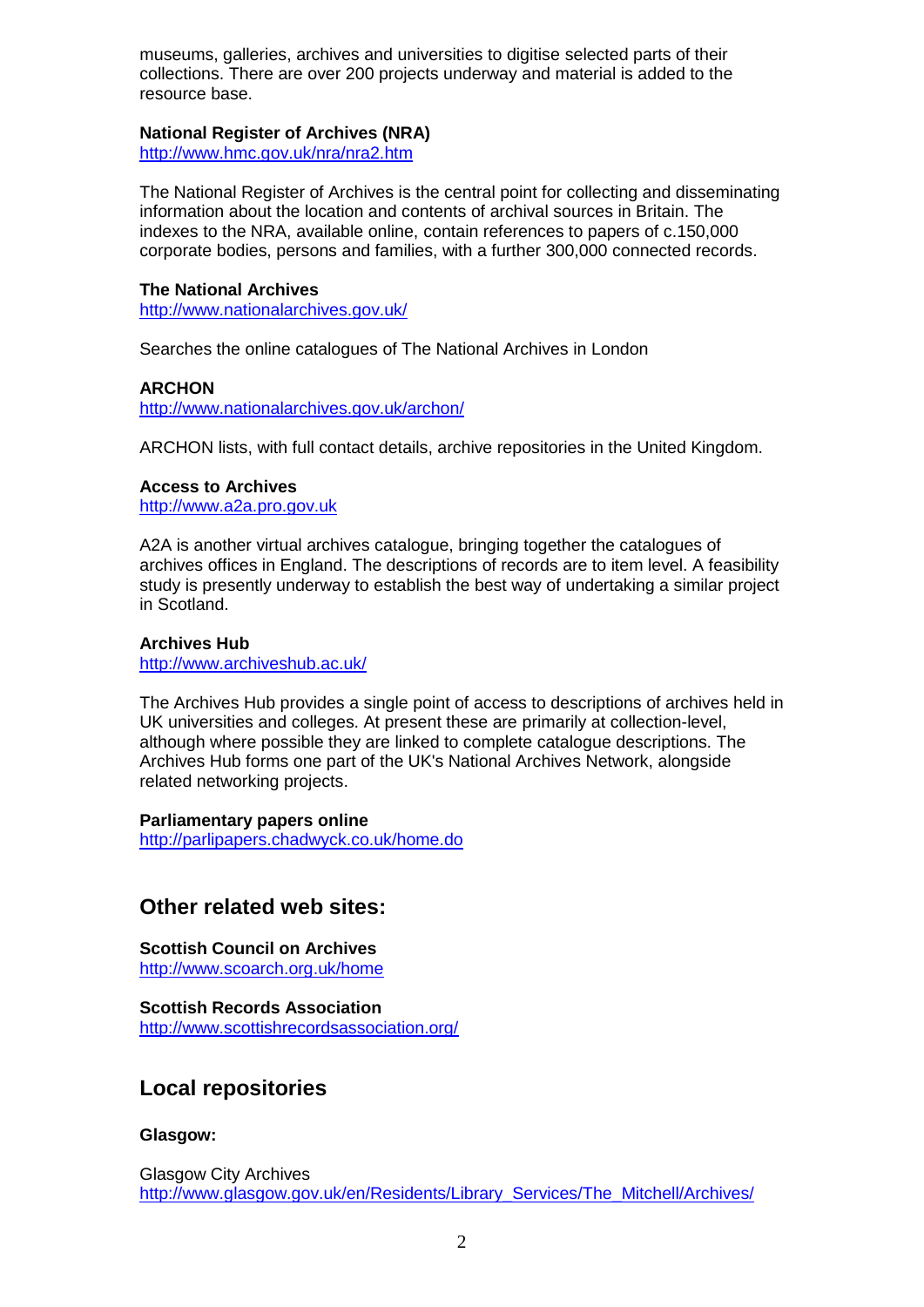Mitchell Library: Virtual Mitchell <http://www.mitchelllibrary.org/virtualmitchell/>

Family History Centre, Mitchell Library [http://www.glasgow.gov.uk/en/Residents/Library\\_Services/Family\\_Local\\_History/Fa](http://www.glasgow.gov.uk/en/Residents/Library_Services/Family_Local_History/Family_History/) [mily\\_History/](http://www.glasgow.gov.uk/en/Residents/Library_Services/Family_Local_History/Family_History/)

University of Glasgow Archive Services <http://www.gla.ac.uk/services/archives/>

University of Strathclyde Archives and Special Collections <http://www.strath.ac.uk/archives/>

Glasgow Caledonian University Archives <http://www.gcu.ac.uk/archives/index.html>

Greater Glasgow and Clyde Health Board Archive <http://www.archives.gla.ac.uk/gghb/>

The Glasgow & West of Scotland Family History Society <http://www.gwsfhs.org.uk/>

### **Dundee and Tayside:**

Dundee Roots – Angus and Dundee Genealogical Information <http://www.dundeeroots.com/> "Dundee Roots" - [Angus and Dundee Genealogical](http://www.dundeeroots.com/)  **[Information](http://www.dundeeroots.com/)** 

Dundee City Archives <http://www.dundeecity.gov.uk/archive/>

Perth and Kinross Council Archive [http://www.pkc.gov.uk/Education+and+learning/Libraries+archives+and+learning+ce](http://www.pkc.gov.uk/Education+and+learning/Libraries+archives+and+learning+centres/Archives/Perth+and+Kinross+Council+Archive.htm) [ntres/Archives/Perth+and+Kinross+Council+Archive.htm](http://www.pkc.gov.uk/Education+and+learning/Libraries+archives+and+learning+centres/Archives/Perth+and+Kinross+Council+Archive.htm)

University of St Andrews Library Special Collections <http://www.st-andrews.ac.uk/library/specialcollections/>

Fife Council Archives [http://www.fifedirect.org.uk/topics/index.cfm?fuseaction=service.display&p2sid=8670](http://www.fifedirect.org.uk/topics/index.cfm?fuseaction=service.display&p2sid=867078A9-80E1-4A70-BD5B-968A3B80B52E&themeid=98A56687-9A34-4494-A43C-68E07CCAE64E) [78A9-80E1-4A70-BD5B-968A3B80B52E&themeid=98A56687-9A34-4494-A43C-](http://www.fifedirect.org.uk/topics/index.cfm?fuseaction=service.display&p2sid=867078A9-80E1-4A70-BD5B-968A3B80B52E&themeid=98A56687-9A34-4494-A43C-68E07CCAE64E)[68E07CCAE64E](http://www.fifedirect.org.uk/topics/index.cfm?fuseaction=service.display&p2sid=867078A9-80E1-4A70-BD5B-968A3B80B52E&themeid=98A56687-9A34-4494-A43C-68E07CCAE64E)

Dundee City Council's Family History Centre <http://www.dundeecity.gov.uk/supportservs/genealogyunit/>

GENUKI – Angus Genealogical Information <http://www.genuki.org.uk/big/sct/ANS/index.html>

Tay Valley Family History Society <http://www.tayvalleyfhs.org.uk/>

### **Edinburgh and the Borders**

Edinburgh City Archives <http://www.edinburgh.gov.uk/cityarchives>

Edinburgh University Archives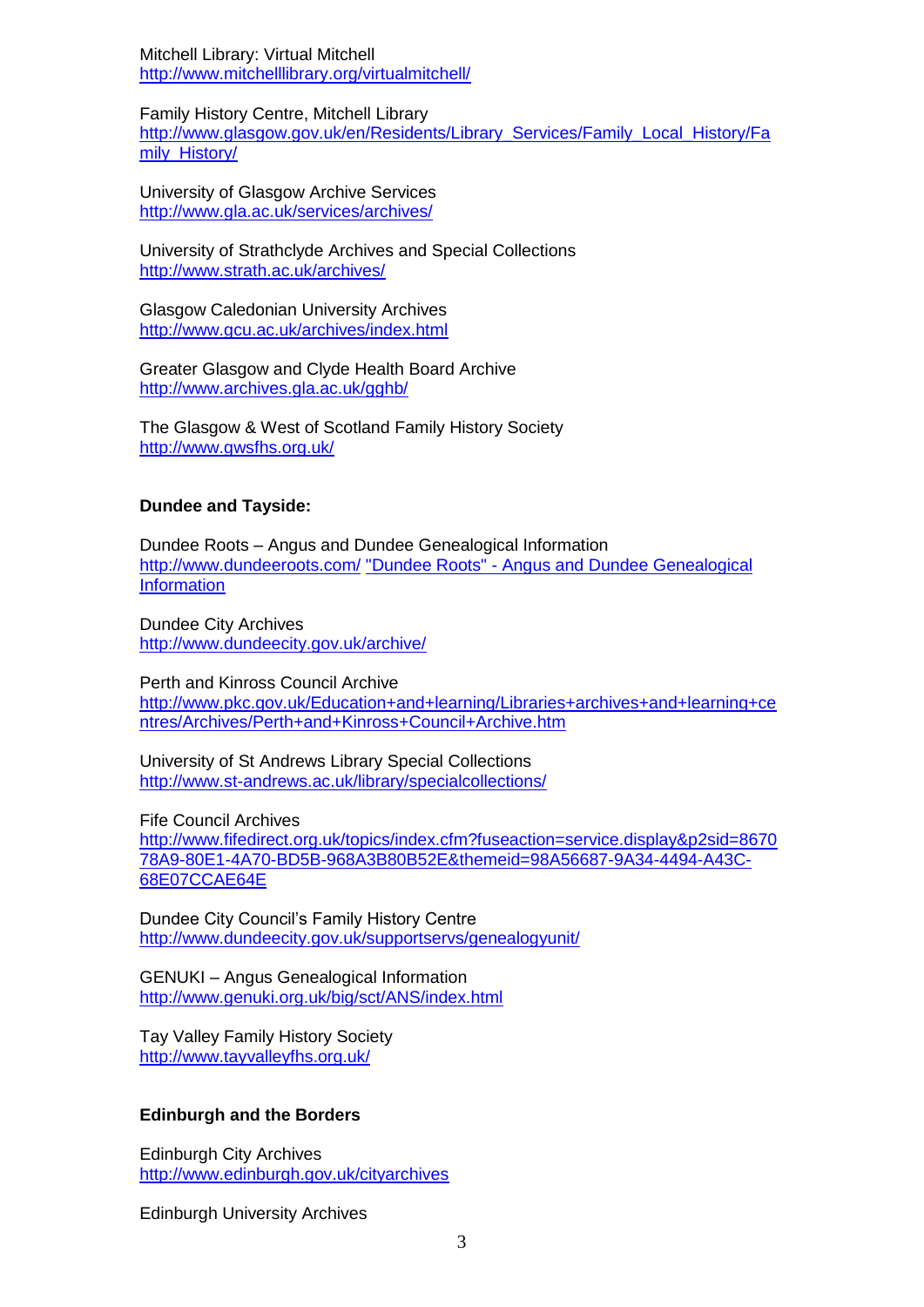[http://www.ed.ac.uk/schools-departments/information-services/services/library](http://www.ed.ac.uk/schools-departments/information-services/services/library-museum-gallery/crc/collections/special-collections/eua)[museum-gallery/crc/collections/special-collections/eua](http://www.ed.ac.uk/schools-departments/information-services/services/library-museum-gallery/crc/collections/special-collections/eua)

Lothian Health Services Archive <http://www.lhsa.lib.ed.ac.uk/>

Heriot-Watt University Heritage and Information Compliance <http://www.hw.ac.uk/archive/>

The Lothians Family History Society <http://www.lothiansfhs.org/index.php>

The Scottish Genealogy Centre <http://www.scotsgenealogy.com/>

The Heritage Hub: Scottish Borders Archive and Local History Centre <http://www.heartofhawick.co.uk/heritagehub/>

#### **Aberdeen**

Aberdeen City and Aberdeenshire Archives [http://www.aberdeencity.gov.uk/education\\_learning/local\\_history/archives/loc\\_archiv](http://www.aberdeencity.gov.uk/education_learning/local_history/archives/loc_archiveshomepage.asp) [eshomepage.asp](http://www.aberdeencity.gov.uk/education_learning/local_history/archives/loc_archiveshomepage.asp)

University of Aberdeen Special Libraries and Archives <http://www.abdn.ac.uk/historic/Intro.shtml>

NHS Grampian Archives

[http://www.nhsgrampian.org/nhsgrampian/gra\\_display\\_info.jsp;jsessionid=B02D1342](http://www.nhsgrampian.org/nhsgrampian/gra_display_info.jsp;jsessionid=B02D134298386A8E538D23C20EDA0C6A?pContentID=5420&p_applic=CCC&p_service=Content.show&) [98386A8E538D23C20EDA0C6A?pContentID=5420&p\\_applic=CCC&p\\_service=Con](http://www.nhsgrampian.org/nhsgrampian/gra_display_info.jsp;jsessionid=B02D134298386A8E538D23C20EDA0C6A?pContentID=5420&p_applic=CCC&p_service=Content.show&) [tent.show&](http://www.nhsgrampian.org/nhsgrampian/gra_display_info.jsp;jsessionid=B02D134298386A8E538D23C20EDA0C6A?pContentID=5420&p_applic=CCC&p_service=Content.show&)

Robert Gordon University Art and Heritage Collections <http://www.rgu.ac.uk/about/art-and-heritage-collections>

Aberdeen and North-East Scotland Family History Society <http://www.anesfhs.org.uk/>

#### **Highlands and Islands**

Highland Archive Service <http://www.highlandarchives.org.uk/harc.asp>

Tasglann nan Eilean Siar (Hebridean Archives) <http://www.cne-siar.gov.uk/archives/>

Highland Family History Society <http://www.highlandfamilyhistorysociety.org/>

### **Central Scotland**

Stirling Council Archives <http://www.stirling.gov.uk/archives>

University of Stirling Archives <http://www.calmview.eu/stirling/CalmView/Default.aspx?>